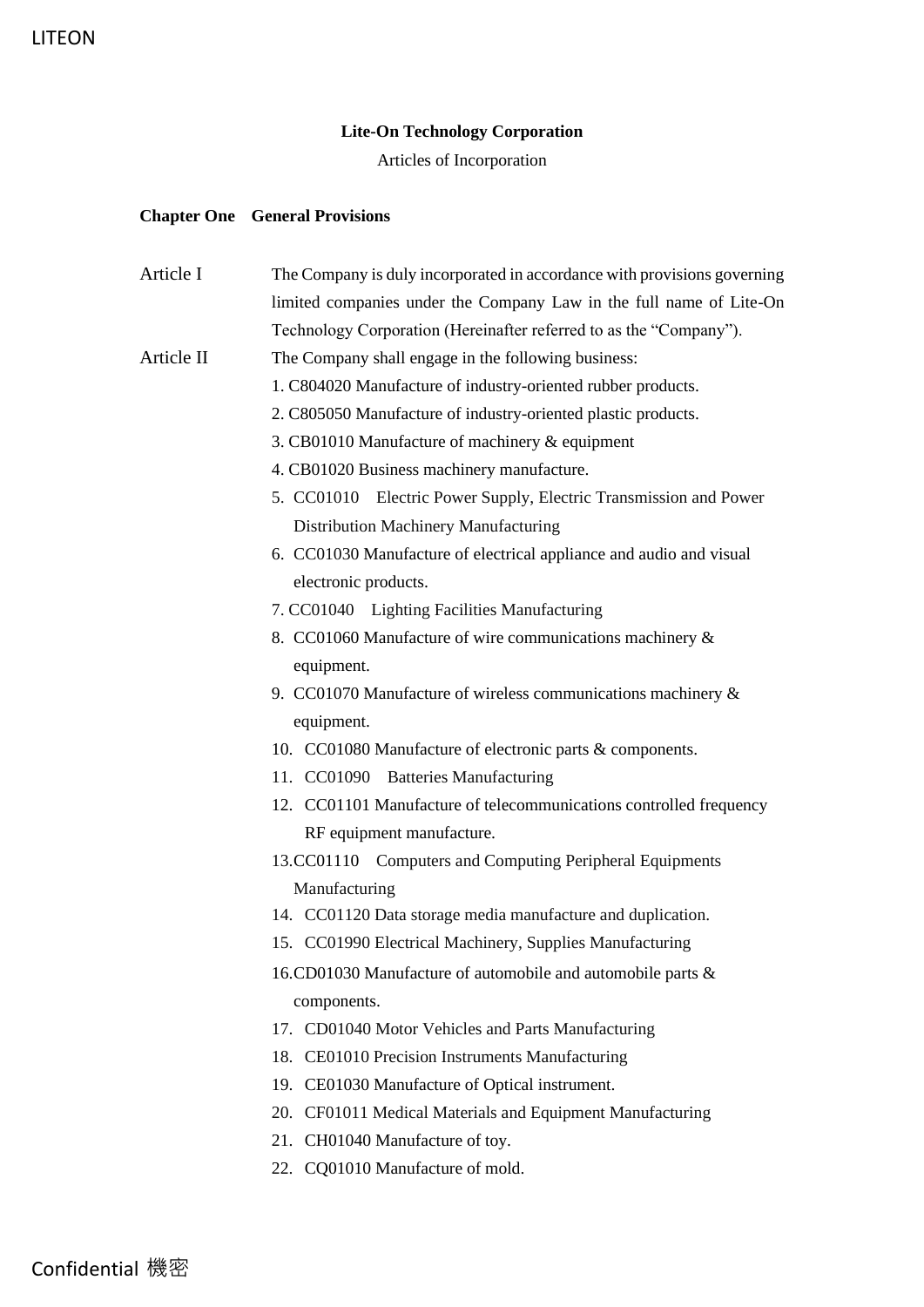- 23. E601010 Electric Appliance Construction
- 24. E603090 Illumination Equipments Construction
- 25. E801010 Interior decoration services
- 26. F106030 Mold wholesale.
- 27. F108031 Wholesale of Drugs, Medical Goods
- 28.F109070 Cultural, educational, music and recreational article & instrument wholesale.
- 29. F111090 Building material wholesale
- 30. F113010 Machinery wholesale.
- 31. F113020 Electrical appliance wholesale.
- 32. F113030 Precise instrument wholesale.
- 33. F113050 Computer & business machinery & equipment wholesale.
- 34. F113070 Telecommunication equipment wholesale.
- 35. F113110 Wholesale of Batteries
- 36. F114010 Wholesale of Automobiles
- 37. F114020 Wholesale of Motorcycles
- 38. F114030 Automobile, motorcycle parts & accessories wholesale.
- 39. F118010 Information software wholesale.
- 40. F119010 Electronic material wholesale.
- 41. F206030 Mold retail.
- 42.F209060 Cultural, educational, music and recreational article & instrument retail.
- 43. F211010 Building material retail.
- 44. F213010 Electric appliance retail.
- 45. F213030 Computer & business machinery & equipment retail.
- 46. F213040 Precise instrument retail.
- 47. F213060 Telecommunication equipment retail.
- 48. F213080 Machinery & appliance retail.
- 49. F213110 Retail Sale of Batteries
- 50. F214010 Retail Sale of Automobiles
- 51. F214020 Retail Sale of Motorcycles
- 52. F214030 Automobile, motorcycle parts & accessories retail.
- 53. F218010 Information software retail.
- 54. F219010 Electronic material retail.
- 55. F401010 International trade.
- 56.F401021 Import of controlled telecommunication frequency RF equipment.
- 57. G801010 Warehousing services.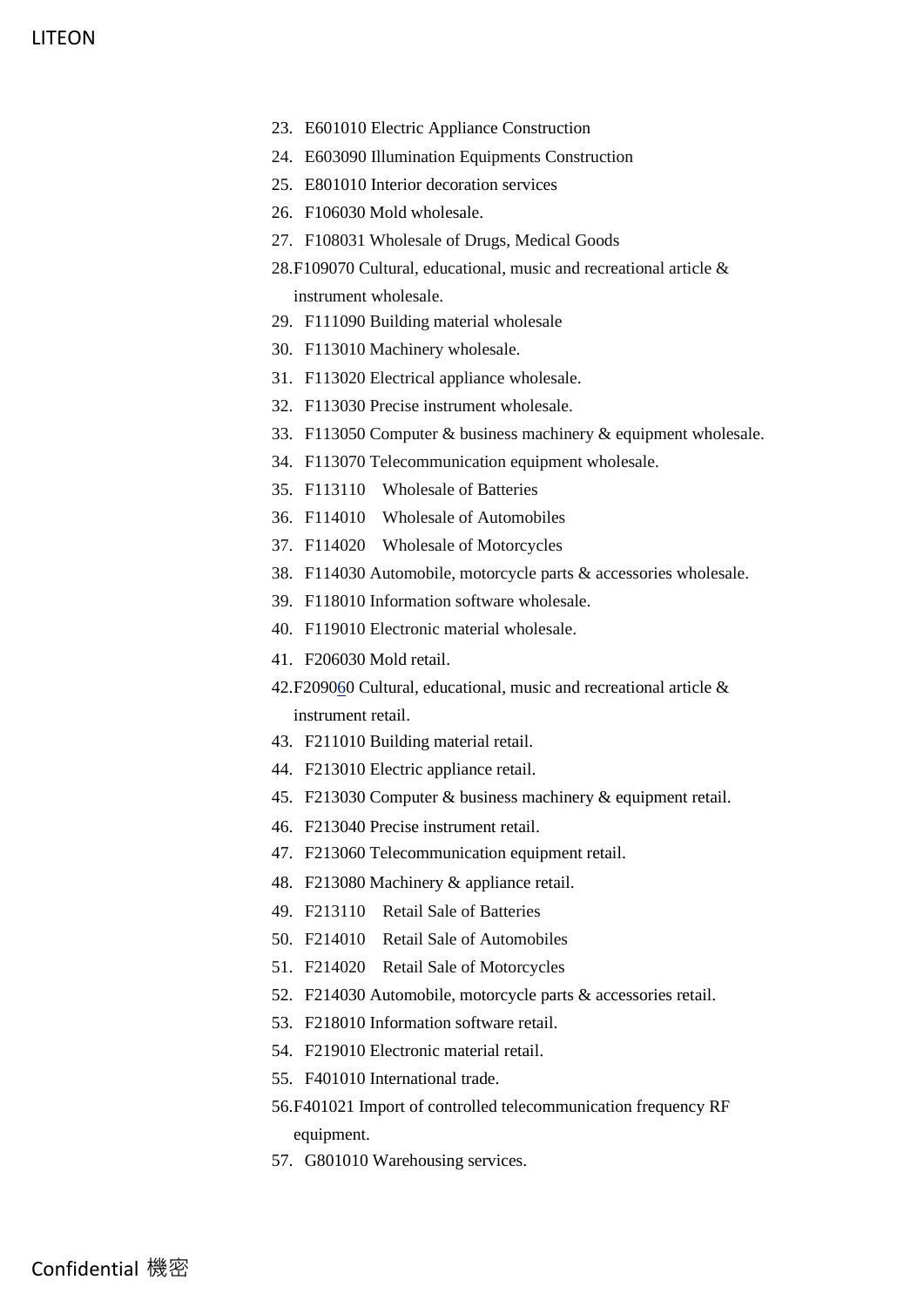- 58. H701010 Housing and building development, lease and sales.
- 59. I102010 Investment consultancy.
- 60. I103060 Management consultancy.
- 61. I301010 Information software services.
- 62. I301020 Data Processing Services
- 63. I501010 Product design business
- 64. I503010 Landscaping, interior design business.
- 65. IC01010 Pharmaceuticals Examining Services
- 66. IG03010 Energy Technical Services
- 67. ZZ99999 The Company may, other than those businesses subject to special permission (franchise), engage in all businesses except those banned or restricted by laws.
- Article III The Company is headquartered in Taipei City and may have branches set elsewhere at home and abroad as resolved by the Board of Directors. The Company may invest outward with the total amount of investment free of restrictions as set forth in Article 13 of the Company Law. The Company may act as a guarantor when required for business operations and follow Operational Procedures for Endorsements/Guarantees of the

#### **Chapter Two Shares**

Company.

- Article IV The total capital of the Company amounts to Thirty-Five Billion New Taiwan Dollars, divided into 3.5 billion shares at Ten New Taiwan Dollars par value each. The Board of Directors is authorized with full powers to issue shares in partial installments. Preferred shares may be issued within the total capital. Of the total number of shares aforementioned, one hundred million shares are reserved to be issued as stock options, preferred shares with stock options or corporate bonds with stock options ready for exercise of options.
- Article IV-1 The Company may issue employee stock options at an issuing price lower than the closing price of the Company's common shares on the date of issuance only upon the decision resolved by two thirds of present shareholders who represent a majority of the total issued shares in the shareholders' meeting.

When the Company intends to transfer shares to employees at a price lower than the average of actual repurchase prices, such transfer shall be duly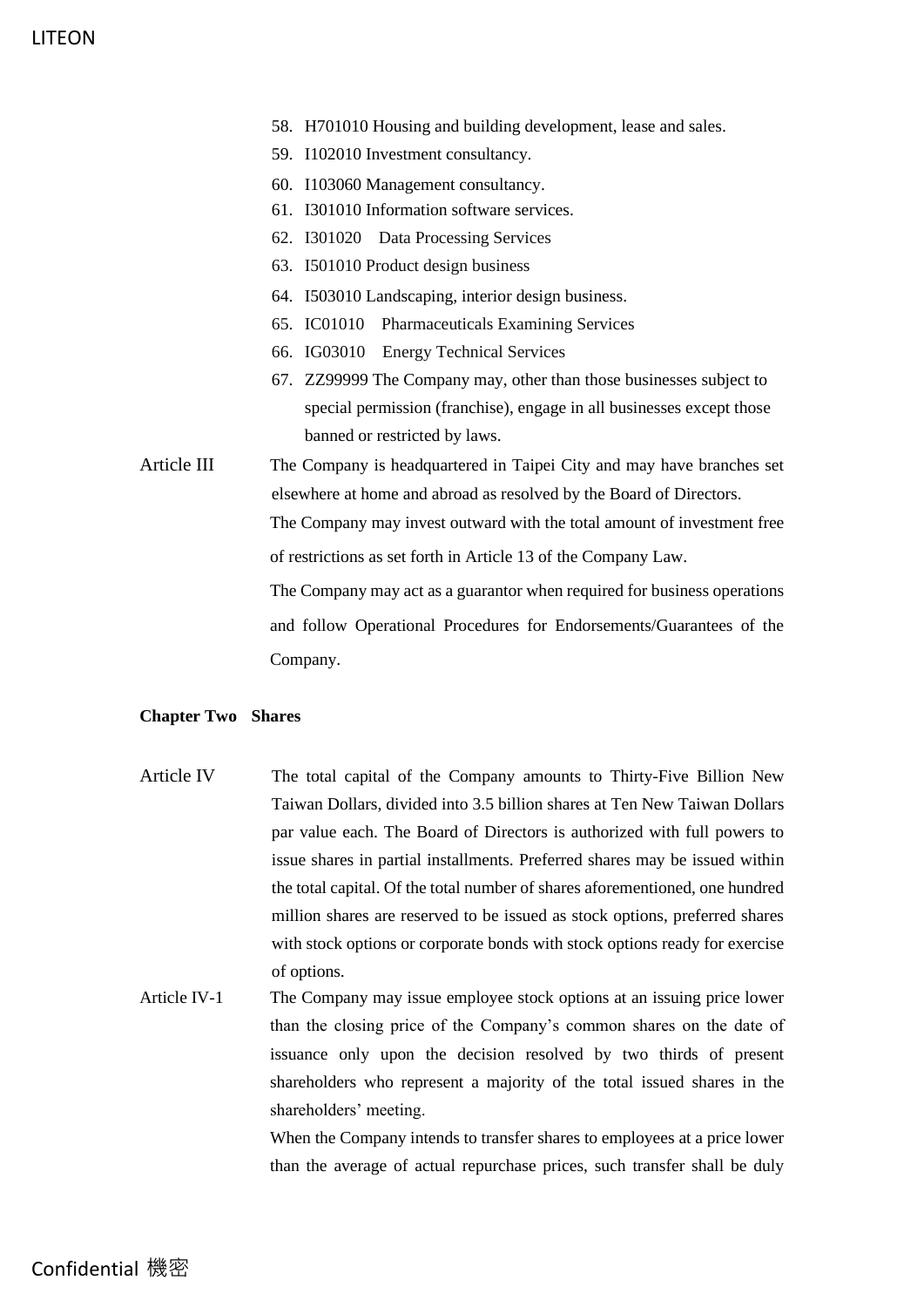posed at the latest shareholders' meeting to be resolved by two thirds of votes in the shareholders' meeting where present shareholders represent a majority of the total issued shares.

- Article V For the shares issued by the Company, the Company may be exempted from printing share certificates but shall have the shares so issued duly registered with the centralized securities depository enterprise and follow the regulations of that enterprise.
- Article VI Unless otherwise prescribed in laws, the Company shall manage share transfer, pledge of rights, register for loss, succession, gift, change in address, report-for-loss and replacement of registered specimen seals exactly in accordance with the "Regulations Governing Equity Affairs of Public Companies".
- Article VII No transfer of shares shall be handled within sixty days prior to the regular shareholders' meeting, or within thirty days prior to a special meeting of shareholders, or within five days prior to the record (base) date scheduled to distribute dividends, bonuses or other benefits.

### **Chapter Three Shareholders' meeting**

- Article VIII The shareholders' meeting hereof is in two categories: regular meetings and special meetings. The former is convened once a year within six months from the closing of each fiscal year and the latter may be duly called whenever necessary.
- Article IX A shareholder who is unavailable to attend the shareholders' meeting may duly present a power of attorney with the form provided by the Company, bearing the scope of the authorized powers to authorize a proxy to attend on-behalf. The power of attorney shall be duly used in accordance with applicable laws and ordinances and the rules promulgated by the competent authority.
- Article X The shareholders' meeting convened by the Board of Directors shall be chaired by the chairman. During the chairman's absence or unavailability for performance of duties, the substitution shall be duly handled in accordance with Article 208 of the Company Law. In the event that the shareholders' meeting is convened by a person beyond the Board of Directors, the shareholders' meeting shall be chaired by that convener. In case of two or more conveners, one of them shall be elected to chair the meeting.
- Article XI The Company's shareholders are entitled to one voting right per share,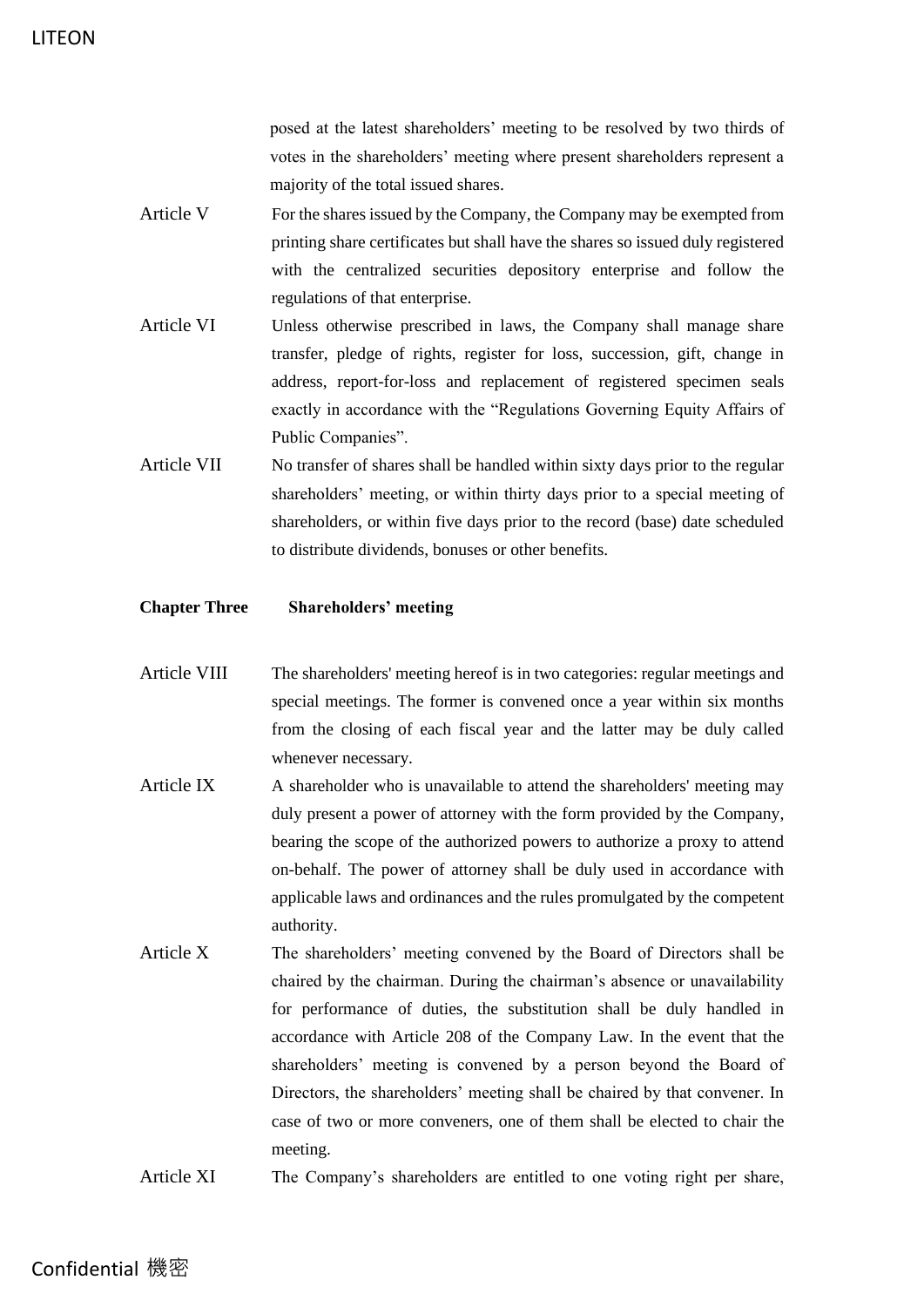provided that shareholders have no voting right for shares held under Article 179 of the Company Law.

- Article XII Unless otherwise provided for in applicable laws and regulations, decisions in the shareholders' meeting shall be resolved by a majority of votes in the meeting where present shareholders represent a majority of the total issued shares.
- Article XIII Minutes of the shareholders' meeting shall be duly recorded to cover the decisions resolved, to be duly signed or affixed by the chairperson and delivered to all shareholders within twenty days after the meeting and be distributed to all shareholders of the company in accordance with Company Law. The minutes shall include the month, date, year, location, the chairperson's name, method to resolve a decision, the highlights of discussion and results thereof. The minutes of the shareholders' meeting shall be archived in the Company along with the shareholders' signin book and powers of attorney presented by proxies according to law.

#### **Chapter Four Directors and Board of Directors**

Article XIV The Company has seven to eleven directors, elected in the shareholders' meeting from the candidate of disposing capacity, with a three-year tenure of office and eligible for reelection. Directors shall be duly elected in accordance with Regulations Governing Election of Directors of the Company.

> The aforementioned number of directors shall include a minimum of three independent directors (including a minimum of one independent director in the expertise of accounting or finance), and the number of independent directors shall not be less than the minimum of one-fifth of the total number of director seats. Board of Directors (including independent directors) are elected in a candidate nomination system set forth in Article 192-1 of the Company Act. The shareholders' meeting shall elect the right independent directors out of the list of candidates. Matters regarding independent directors' professional qualification requirements, shareholding, restriction on concurrent post, recognition of independence, methods of nomination and election, and other matters to be complied with shall be duly handled in accordance with the requirements promulgated by the competent authority in charge of securities affairs.

> The Company duly establishes the Audit Committee in accordance with Article 14-4 of the Securities and Exchange Law which shall be duly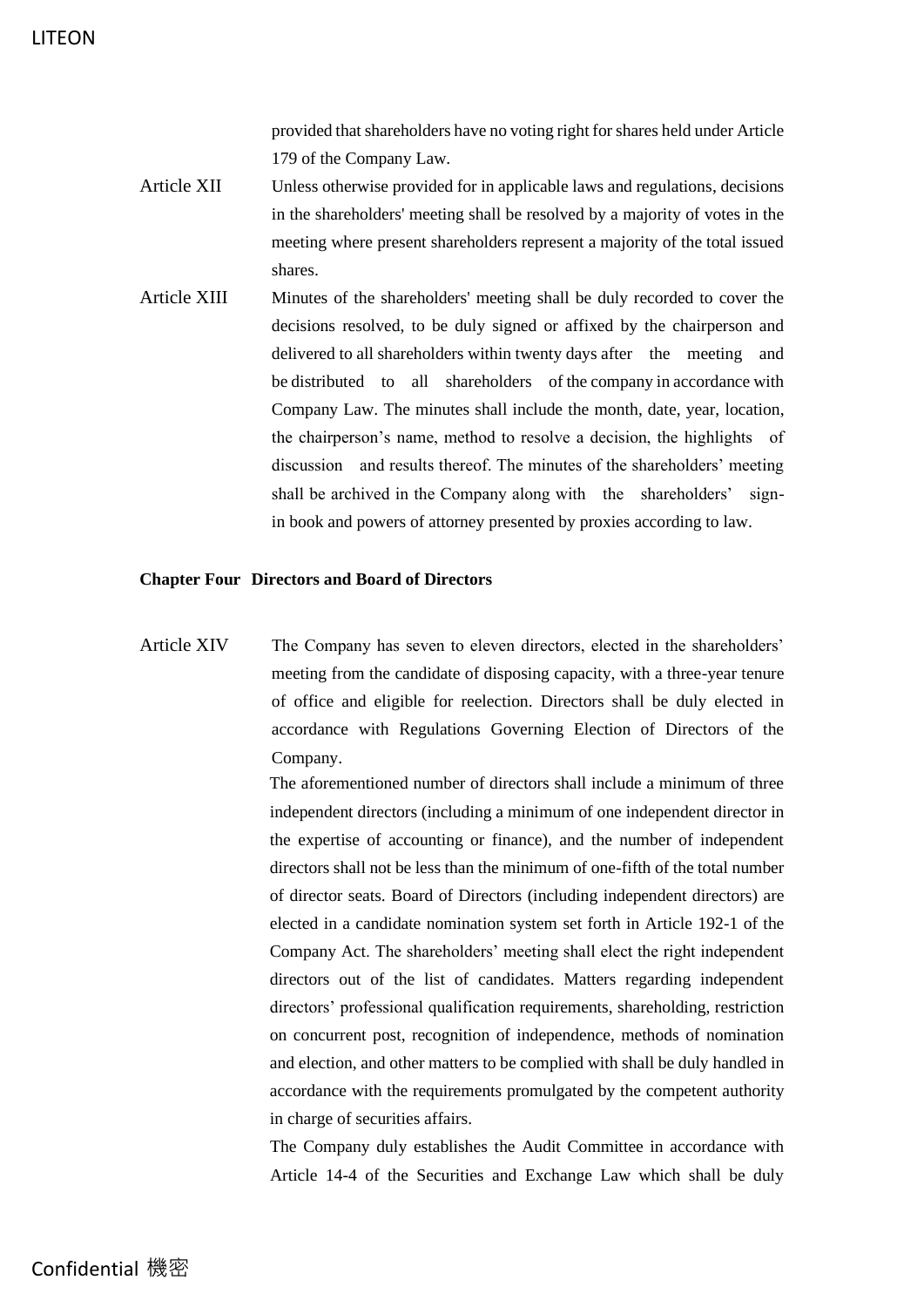organized by independent directors in full.

The total number of the Company's shares held by all directors shall not be less than the percentage promulgated by the competent authority.

- Article XV The Board of Directors is duly organized by directors. By attendance of two thirds of directors and a majority of votes of attending directors, one chairman shall be duly elected. In the same manner, one vice chairman shall be elected as necessary. The chairman shall chair the shareholders' meeting and Board of Directors meeting internally and represent the Company externally and preside over all the Company's business affairs, as assisted by the Vice Chairman.
- Article XVI Where the seats of directors are vacated by one-third, a shareholders' meeting shall be duly held to elect ones supplementarily to serve the tenure of office remaining by the predecessors.
- Article XVII The Board of Directors shall convene the meeting on a quarterly basis and may convene an extraordinary meeting whenever the chairman considers it necessary or on the requisition of two or more directors. Board of Directors meetings shall be convened and chaired by the chairman in all cases. During the chairman's absence or unavailability for performance of duties, the substitution shall be duly handled in accordance with Article 208 of the Company Law.

Notices for convening meetings may be made in writing or by e-mail or fax. An extraordinary meeting may be convened at any time in case of an emergency.

The Board of Director meetings may be conducted by video conference. Directors who participate in the meeting through video conference are deemed to have attended in person.

- Article XVIII Unless otherwise provided for in the Company Law, decisions in the Board of Directors meeting shall be resolved by a majority of votes in the meeting where attending directors represent a majority of the total number of directors. A director who is unavailable to attend the board of directors meeting may be represented by another director per Article 205 of the Company Law.
- Article XIX Minutes of a board of directors meeting shall be duly recorded, to be duly signed and affixed seal by the chairperson and delivered to all directors within twenty days after the meeting. The minutes shall include the highlights of discussion and results thereof. The minutes of the board of directors meeting shall be archived in the Company along with the directors' sign-in book and powers of attorney presented by proxies according to law.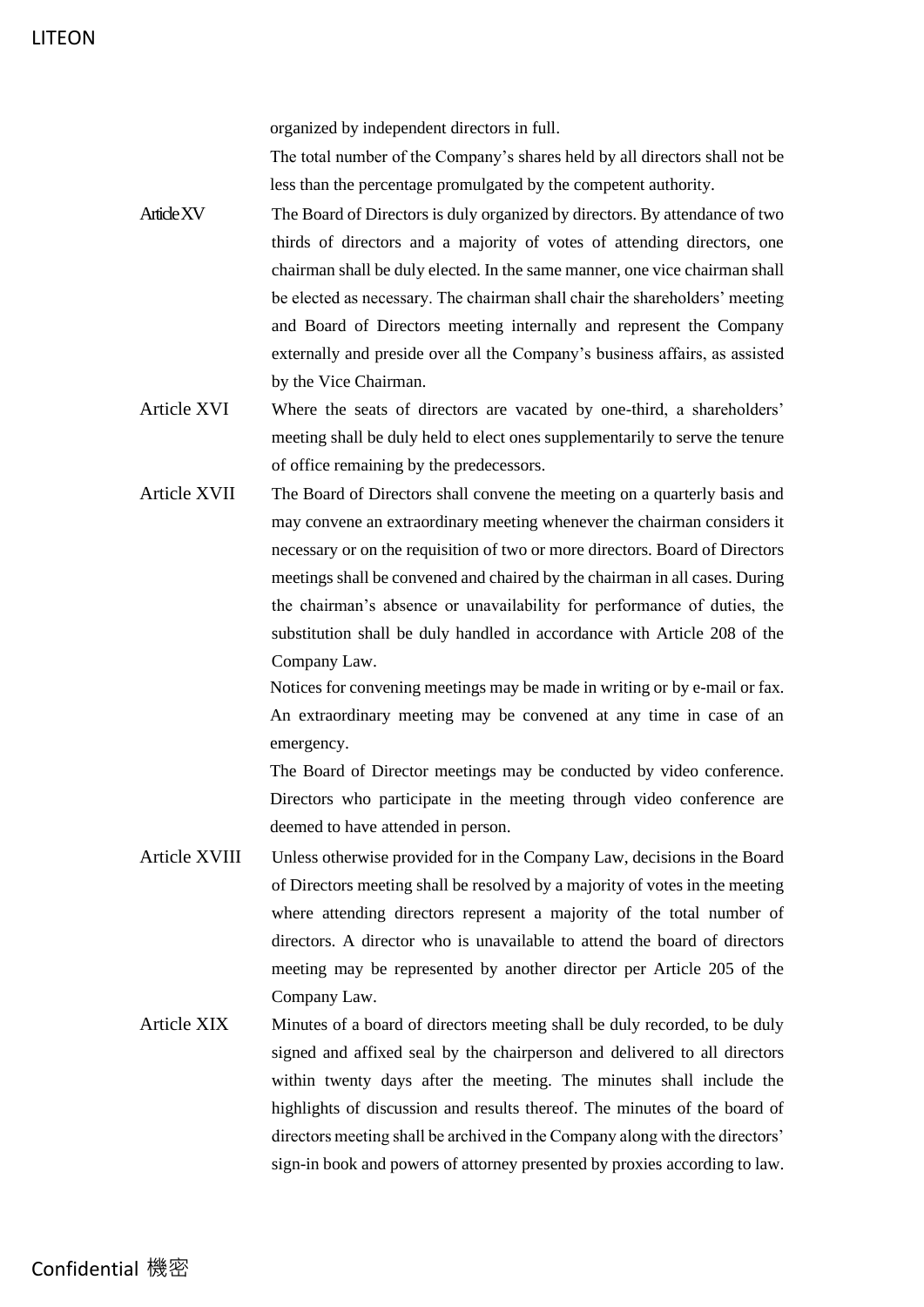| Article XX   | Organization, authority of office, rules and procedures of meetings and      |
|--------------|------------------------------------------------------------------------------|
|              | other matters to be complied with of the Company's Audit Committee shall     |
|              | be in conformity with the requirements of the competent authority.           |
| Article XX-1 | This Corporation may establish other functional committees under the board   |
|              | of directors. The number, terms of office, and powers of committee           |
|              | members shall be specified in the organizational bylaws of each functional   |
|              | committee and be executed at the Board's discretion.                         |
| Article XX-2 | Remuneration to directors shall be duly determined by the Board of           |
|              | Directors with reference to the level of their participation in the business |
|              | operation and values of their contribution as well as the level prevalent in |
|              | fellow firms at home and abroad.                                             |
| Article XX-3 | The Company may purchase liability insurance for directors for the term of   |
|              | their office to insure them for potential risk in exercise of their duties.  |

### **Chapter Five Managers and staff members**

Article XXI The Company may, as resolved in the Board of Directors, have a certain number of manages all of whom shall be duly appointed, discharged and paid in accordance with Article 29 of the Company Law.

### **Chapter Six Accounting**

- Article XXII Upon closing of each fiscal year, the Board of Directors shall prepare the following documents and submit such documents to the shareholders' meeting for adoption. In case of other requirements set forth in the Securities and Exchange Law or other laws and ordinances concerned, such Securities and Exchange Law and other laws and ordinances concerned shall govern. 1. Business report; 2. Financial Statements; and 3. Proposals of profit appropriation or loss coverage.
- Article XXIII The Company shall allocate the following compensation from the profit of each fiscal year (The "profit" means "profit before income tax and employees' and directors' compensation"), however, the Company shall have reserved a sufficient amount from such profit to offset its accumulated losses (including unappropriated earnings adjustment if any):

1. Employees' compensation: no less than 1% 2. Directors' compensation: no more than  $1.5\%$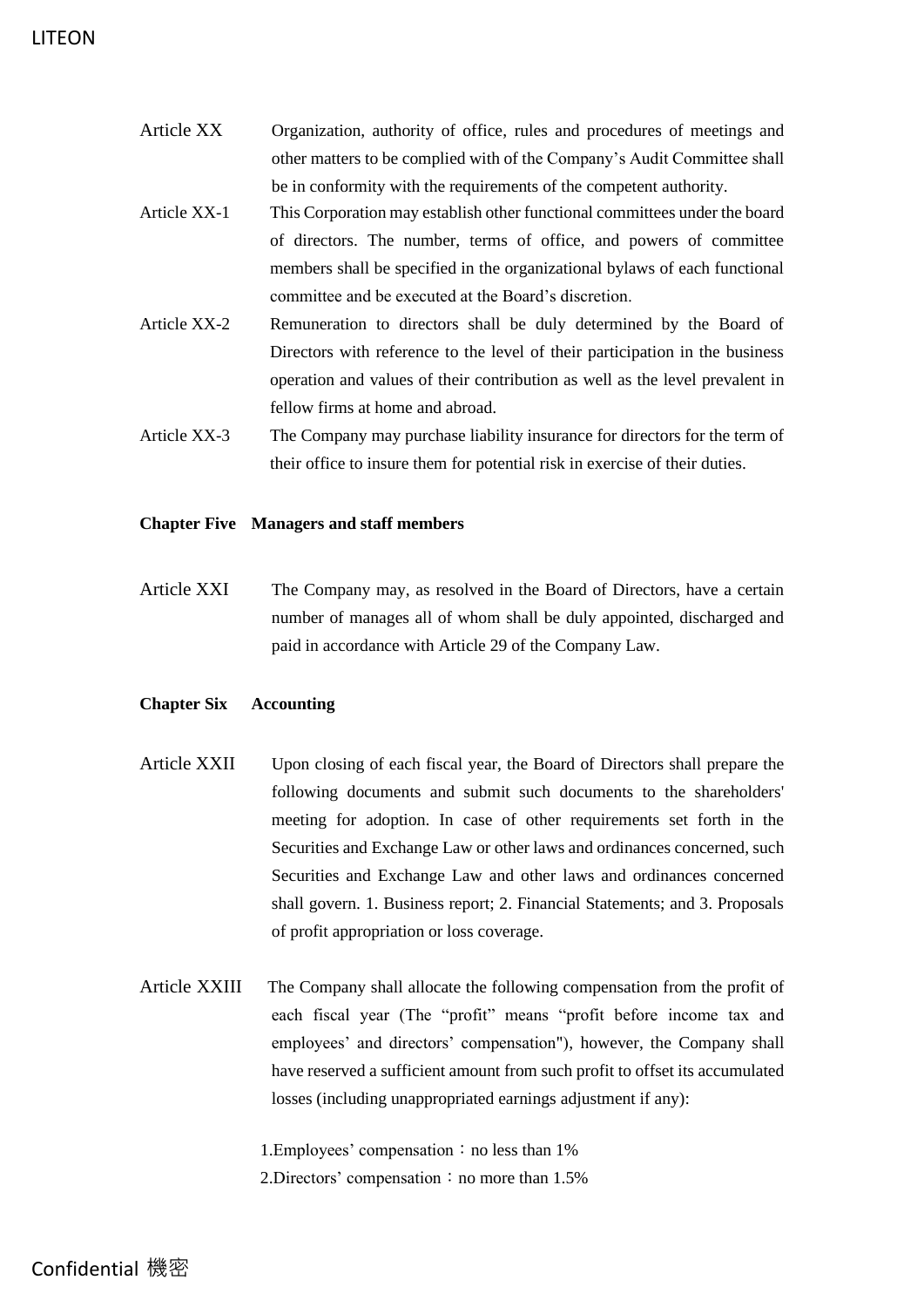The employees' compensation under the preceding paragraph will be distributed by shares or cash. The employees of parents or subsidiaries of the Company meeting certain specific requirements may also be entitled to such compensation. The Board of Directors is authorized with full powers to determine the terms and methods of appropriation and the Directors' compensation may only be distributed by cash.

The Company shall, upon a resolution of the Board of Directors, distribute employees' and director's compensation in the preceding two paragraphs, and report to the shareholders' meeting for such distribution. While the Company distributes surplus earnings at the close of each quarter in accordance with the Article 24 paragraph 5, the Company shall estimate and reserve the employees' compensation and directors' compensation according to the preceding paragraph. If the Company has accumulated losses, the Company shall estimate and reserve the accumulated losses to be made up first before estimating and reserving the employees' compensation and directors' compensation. Qualification requirement of employees in the preceding second paragraph shall comply with the provisions otherwise prescribed by the competent authority in charge of securities affairs.

Article XXIV If there is net profit after tax upon the final settlement of account of each fiscal year, the Company shall first to offset any previous accumulated losses (including unappropriated earnings adjustment if any) and set aside a legal reserve at 10% of the net profits, unless the accumulated legal reserve is equal to the total capital of the Company; then set aside special reserve in accordance with relevant laws or regulations or as requested by the authorities in charge. The remaining net profit, plus the beginning unappropriated earnings (including adjustment of unappropriated earnings if any) , shall be distributed into dividends to shareholders according to the distribution plan proposed by the Board of Directors and submitted to the shareholders' meeting for approval.

> Where the Company distributes preceding surplus earning, legal reserve and capital reserve in the form of cash, such distribution is authorized to be made after a resolution has been adopted by a majority vote at a meeting of the board of directors attended by two-thirds of the total number of directors; and in addition thereto a report of such distribution shall be submitted to the shareholders' meeting; if such distribution is in the form of new shares to be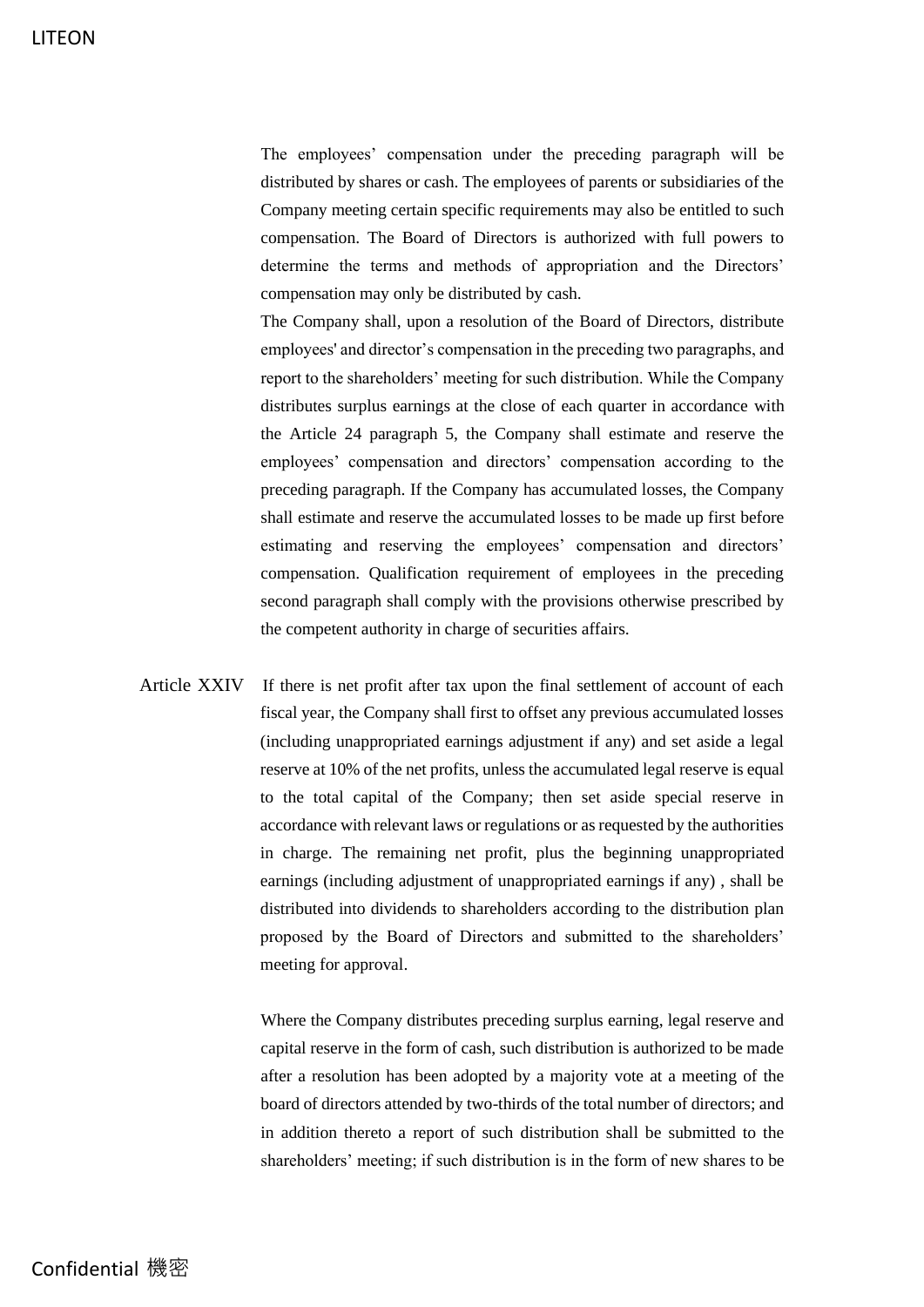issued, it shall be approved by shareholders meetings according to the regulations.

In consideration of business development plan, investing environment, demand for funds, global competiveness and the shareholders' interest, the Dividend Policy of the Company is the distribution to shareholders with the appropriation of the amount which shall be no less than 70% of the net profit after income tax under the circumstance that there is no cumulated loss in prior years. The distribution may be executed in cash dividend and/or share dividend, and the cash dividend shall be no less than 90% of the total distributed dividends.

In case there are no earnings for distribution in a certain year, or the earnings of a certain year are significantly less than the earnings actually distributed by the Company in the previous year, or considering the financial, business or operational factors of the Company, the Company may allocate a portion or all of its reserves for distribution in accordance with relevant laws or regulations or the orders of the authorities in charge.

The Company may distribute the surplus earnings or off-set losses at the close of each quarter in accordance with the Company Act. While distributing surplus earning, the Company shall estimate and reserve the taxes and duties to be paid, the losses to be covered, the legal reserve to be set aside, and the special surplus reserve to be raised or revolved. Where such legal reserve amounts reach to the total paid-in capital, this provision shall not apply. If the Company distribute surplus earning in the form of cash, it shall be approved by a meeting of the board of directors; if such surplus earning is distributed in the form of new shares to be issued, it shall be approved by shareholders meetings according to the regulations.

Article XXIV-1 Qualification requirements of employees entitled to receive treasury shares, share subscription warrant, new shares and restricted stock issued by the Company may include the employees of parents or subsidiaries of the Company meeting certain specific requirements.

### **Chapter Seven Bylaws**

Article XXV The Company's organizational regulations and operational rules shall be separately enacted by the Board of Directors.